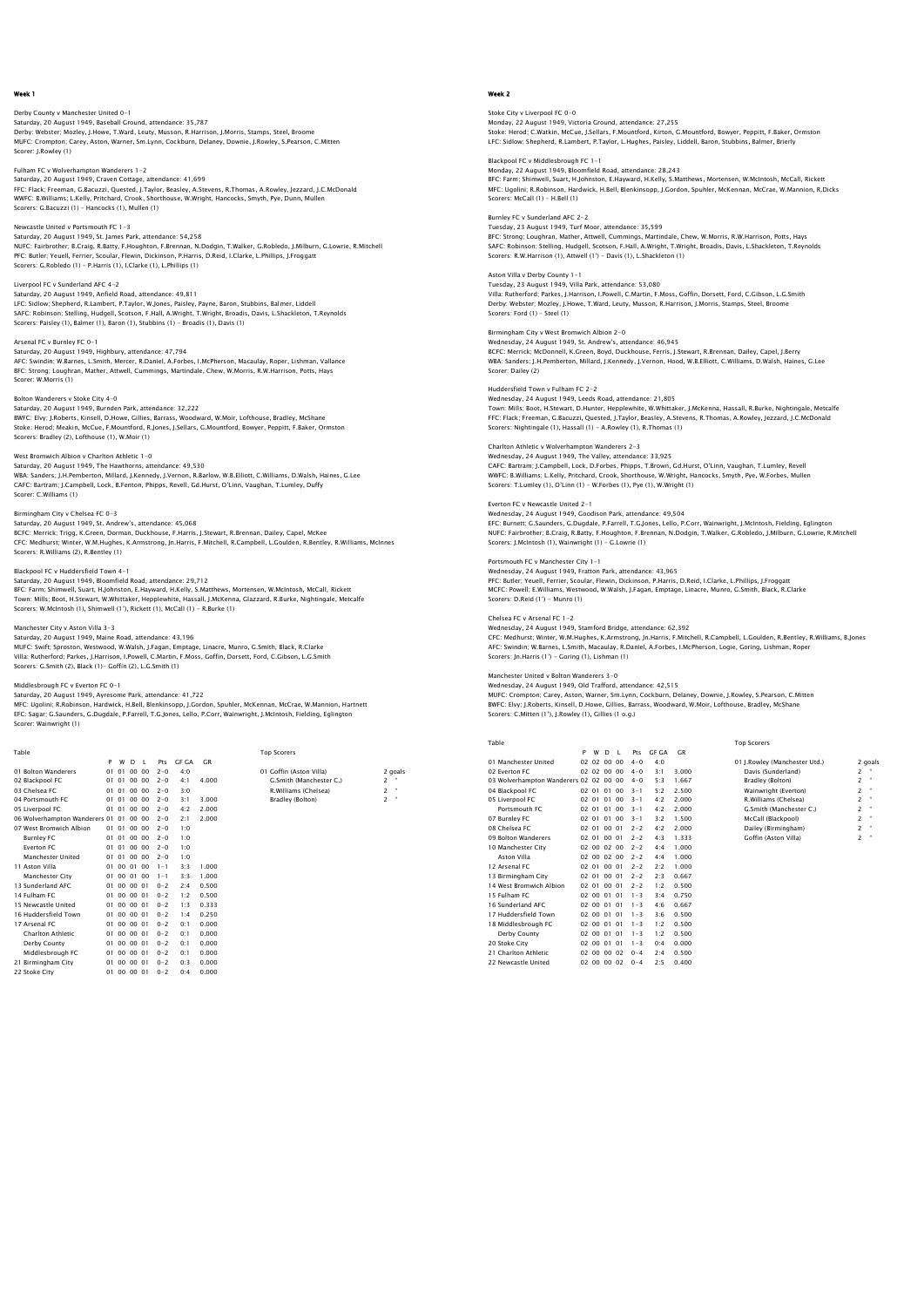## Everton FC v Liverpool FC 0-0 Saturday, 27 August 1949, Goodison Park, attendance: 70,812 EFC: Burnett; G.Saunders, G.Dugdale, P.Farrell, T.G.Jones, Lello, P.Corr, Wainwright, J.McIntosh, Fielding, Eglington LFC: Sidlow; Shepherd, R.Lambert, P.Taylor, L.Hughes, Paisley, Payne, Baron, Stubbins, Balmer, Liddell

# Wolverhampton Wanderes v Newcastle United 2–1<br>Saturday, 27 August 1949, Molineux, attendance: 50,922<br>WWFC: B.Williams; L.Kelly, Pritchard, Crook, Shorthouse, W.Wright, Hancocks, Smyth, Pye, W.Forbes, Mullen NUFC: Fairbrother; B.Craig, R.Batty, F.Houghton, F.Brennan, N.Dodgin, T.Walker, G.Robledo, J.Milburn, G.Lowrie, R.Mitchell Scorers: W.Forbes (1), Pye (1) - J.Milburn (1)

# Stoke City v Birmingham City 3-1

Saturday, 27 August 1949, Victoria Ground, attendance: 28,119 Stoke: Herod; C.Watkin, McCue, J.Sellars, F.Mountford, Kirton, G.Mountford, Bowyer, Godwin, Caton, Ormston BCFC: Merrick; McDonnell, K.Green, Boyd, Duckhouse, Ferris, J.Stewart, R.Brennan, Dailey, Capel, J.Berry Scorers: Bowyer (2), Godwin (1) - Capel (1)

## Charlton Athletic v Manchester City 3-1

Saturday, 27 August 1949, The Valley, attendance: 31,048 CAFC: Bartram; P.Croker, Lock, D.Forbes, Phipps, T.Brown, Gd.Hurst, O'Linn, Vaughan, T.Lumley, Revell MCFC: Powell; E.Williams, Westwood, W.Walsh, J.Fagan, Emptage, Linacre, Munro, G.Smith, Black, R.Clarke Scorers: Revell (2), Vaughan (1) – J.Fagan (1)

## Burnley FC v Bolton Wanderers 2-1

Saturday, 27 August 1949, Turf Moor, attendance: 31,581 BFC: Strong: Loughran, Mather, Attwell, Cummings, Martindale, Chew, W.Morris, R.W.Harrison, Potts, Hays<br>BWFC: Elvy: J.Roberts, Kinsell, D.Howe, Gillies, Barrass, Woodward, W.Moir, Lofthouse, Bradley, McShane<br>Scorers: Chew

#### Huddersfield Town v Middlesbrough FC 2-2

Saturday, 27 August 1949, Leeds Road, attendance: 22,711 Town: Mills; Boot, H.Stewart, D.Hunter, Hepplewhite, W.Whittaker, J.McKenna, Hassall, R.Burke, Nightingale, Metcalfe<br>MFC: Uqolini; R.Robinson, Hepple, H.Bell, Blenkinsopp, J.Gordon, R.Dicks, McKennan, McCrae, W.Mannion, G. Scorers: Hassall (1), R.Burke (1) – McCrae (1), McKennan (1)

## Manchester United v West Bromwich Albion 1-1

Saturday, 27 August 1949, Old Trafford, attendance: 46,407 MUFC: Crompton; Carey, Aston, Warner, Sm.Lynn, Cockburn, Delaney, S.Pearson, J.Rowley, B.Birch, C.Mitten WBA: Sanders; J.H.Pemberton, Millard, J.Kennedy, J.Vernon, Hood, W.B.Elliott, C.Williams, D.Walsh, Haines, G.Lee Scorers: S.Pearson (1) – C.Williams (1)

## Aston Villa v Fulham FC 3-1

Saturday, 27 August 1949, Villa Park, attendance: 47,785<br>Villa: Rutherford; Parkes, J.Harrison, I.Powell, C.Martin, F.Moss, Goffin, Dorsett, Ford, C.Gibson, L.G.Smith<br>FFC: Flack: Freeman, G.Bacuzzi, Quested, J.Taylor, Beas Scorers: Ford (1), Goffin (1), L.G.Smith (1) – Quested (1)

#### Chelsea FC v Derby County 1-2

Saturday, 27 August 1949, Stamford Bridge, attendance: 59,836<br>CFC: Medhurst, Winter, W.M.Hughes, K.Armstrong, Jn.Harris, F.Mitchell, R.Campbell, L.Goulden, R.Bentley, R.Williams, B.Jones<br>Derby: Webster: Mozley, J.Howe, T.W Scorers: R.Bentley (1) – Stamps (1), Broome (1)

#### Sunderland AFC v Arsenal FC 4-2

Saturday, 27 August 1949, Roker Park, attendance: 56,504 SAFC: Mapson; Stelling, Hudgell, Scotson, F.Hall, A.Wright, T.Wright, Broadis, Davis, L.Shackleton, T.Reynolds AFC: Swindin; W.Barnes, L.Smith, Macaulay, R.Daniel, A.Forbes, I.McPherson, Logie, Goring, Lishman, Roper Scorers: L.Shackleton (2), Broadis (1), T.Wright (1) - Logie (1), Hudgell (1 o.g.)

#### uth FC v Blackpool FC 2-3

Saturday, 27 August 1949, Fratton Park, attendance: 46,927 PFC: Butler; Yeuell, Ferrier, Scoular, Flewin, Dickinson, P.Harris, D.Reid, I.Clarke, L.Phillips, J.Froggatt BFC: Farm; Garrett, Suart, H.Johnston, E.Hayward, H.Kelly, S.Matthews, Mortensen, W.McIntosh, McCall, Rickett<br>Scorers: I.Clarke (1), L.Phillips (1) – W.McIntosh (1), Mortensen (2)

| VI WORVEINAINDLOII WANUEIEIS US-US-UU-UU |       |             |          | υ−υ     | $\lambda$ | 1.730 | <u>UL LISHACKIELUH ISUHUEHAHU/</u> |                          | a yuais   |
|------------------------------------------|-------|-------------|----------|---------|-----------|-------|------------------------------------|--------------------------|-----------|
| 02 Manchester United                     |       | 03 02 01 00 |          | $5 - 1$ | 5:1       | 5.000 | Goffin (Aston Villa)               | 3                        |           |
| 03 Everton FC                            |       | 03 02 01 00 |          | $5 - 1$ | 3:1       | 3.000 | 03 Dailey (Birmingham)             | $\overline{c}$           | ×         |
| 04 Blackpool FC                          |       | 03 02 01 00 |          | $5 - 1$ | 8:4       | 2.000 | W.Forbes (Wolverhampton)           | $\overline{c}$           | $\alpha$  |
| 05 Burnley FC                            |       | 03 02       | 0100     | $5 - 1$ | 5:3       | 1.667 | Broadis (Sunderland)               | $\overline{c}$           | ×         |
| 06 Liverpool FC                          |       | 03 01       | 02 00    | $4 - 2$ | 4:2       | 2.000 | R.Williams (Chelsea)               | $\overline{a}$           | $\alpha$  |
| 07 Aston Villa                           |       | 03 01       | 02,00    | $4 - 2$ | 7:5       | 1.400 | Wainwright (Everton)               | $\overline{c}$           | ×         |
| 08 Portsmouth EC                         |       | 03 01       | 0101     | $3 - 3$ | 6:5       | 1.200 | Hassall (Huddersfield)             | $\overline{c}$           | ×         |
| 09 Sunderland AFC                        |       | 03 01 01 01 |          | $3 - 3$ | 8.8       | 1.000 | J.Rowley (Manchester Utd.)         | $\overline{c}$           | ×         |
| 10 Derby County                          |       | 03 01 01 01 |          | $3 - 3$ | 3:3       | 1.000 | McCall (Blackpool)                 | $\overline{c}$           | $\bullet$ |
| 11 West Bromwich Albion                  |       | 03 01       | 0101     | $3 - 3$ | 2:3       | 0.667 | Mortensen (Blackpool)              | $\overline{c}$           | $\bullet$ |
| 12 Stoke City                            | 03 01 |             | 0101     | $3 - 3$ | 3:5       | 0.600 | I.Clarke (Portsmouth)              | $\overline{c}$           | ×         |
| 13 Chelsea FC                            |       | 03 01       | 00 02    | $2 - 4$ | 5:4       | 1.250 | L.G.Smith (Aston Villa)            | $\overline{a}$           | $\alpha$  |
| 14 Bolton Wanderers                      |       | 03 01       | 0002     | $2 - 4$ | 5.5       | 1.000 | Revell (Charlton)                  | $\overline{\phantom{a}}$ | ×         |
| Charlton Athletic                        |       | 03 01       | 0002     | $2 - 4$ | 5:5       | 1.000 | Pve (Wolverhampton)                | $\overline{c}$           | ×         |
| 16 Middlesbrough FC                      |       | 03 00 02 01 |          | $2 - 4$ | 3:4       | 0.750 | C.Williams (West Bromwich)         | $\overline{c}$           | ×         |
| 17 Manchester City                       |       | 03 00 02 01 |          | $2 - 4$ | 5.7       | 0.714 | R.Burke (Huddersfield)             | $\overline{c}$           | ×         |
| 18 Huddersfield Town                     |       | 03 00 02 01 |          | $2 - 4$ | 5:8       | 0.625 | Bowver (Stoke)                     | $\overline{c}$           | $\bullet$ |
| 19 Arsenal FC                            | 03 01 |             | 00 02    | $2 - 4$ | 4:6       | 0.500 | W.McIntosh (Blackpool)             | $\overline{c}$           | $\bullet$ |
| 20 Birmingham City                       |       | 03 01       | 00 02    | $2 - 4$ | 3:6       | 0.500 | Bradley (Bolton)                   | $\overline{c}$           | ×         |
| 21 Fulham FC                             |       | 03 00 01 02 |          | $1 - 5$ | 4:7       | 0.571 | R.Bentley (Chelsea)                | $\overline{c}$           | ×         |
| 22 Newcastle United                      | 03    |             | 00 00 03 | $0 - 6$ | 3:7       | 0.429 | G.Smith (Manchester C.)            | $\overline{c}$           | $\alpha$  |
|                                          |       |             |          |         |           |       | Ford (Aston Villa)                 | $\overline{\phantom{a}}$ | $\alpha$  |
|                                          |       |             |          |         |           |       | Davis (Sunderland)                 | $\overline{\phantom{a}}$ |           |
|                                          |       |             |          |         |           |       |                                    |                          |           |

| Table                                  |   |       |             |      |         |              |       | <b>Top Scorers</b>           |                          |              |
|----------------------------------------|---|-------|-------------|------|---------|--------------|-------|------------------------------|--------------------------|--------------|
|                                        | P | W     | D           | п.   | Pts     | <b>GF GA</b> | C.R   |                              |                          |              |
| 01 Wolverhampton Wanderers 03 03 00 00 |   |       |             |      | $6 - 0$ | 7:4          | 1.750 | 01 L.Shackleton (Sunderland) |                          | 3 goals      |
| 02 Manchester United                   |   |       | 03 02 01 00 |      | $5 - 1$ | 5:1          | 5.000 | Goffin (Aston Villa)         | 3                        |              |
| 03 Everton EC                          |   |       | 03 02 01 00 |      | $5 - 1$ | 3:1          | 3.000 | 03 Dailey (Birmingham)       | $\overline{c}$           | $\bullet$    |
| 04 Blackpool FC                        |   |       | 03 02 01 00 |      | $5 - 1$ | 8:4          | 2.000 | W.Forbes (Wolverhampton)     | $\overline{2}$           | $\bullet$    |
| 05 Burnley FC                          |   |       | 03 02 01 00 |      | $5 - 1$ | 5:3          | 1.667 | Broadis (Sunderland)         | $\overline{c}$           | $\bullet$    |
| 06 Liverpool FC                        |   |       | 03 01 02 00 |      | $4 - 2$ | 4:2          | 2.000 | R. Williams (Chelsea)        | $\overline{c}$           | $\bullet$    |
| 07 Aston Villa                         |   |       | 03 01 02 00 |      | $4 - 2$ | 7:5          | 1.400 | Wainwright (Everton)         | $\overline{c}$           | ×            |
| 08 Portsmouth FC                       |   |       | 03 01 01 01 |      | $3 - 3$ | 6:5          | 1.200 | Hassall (Huddersfield)       | $\overline{c}$           | $\bullet$    |
| 09 Sunderland AFC                      |   | 03 01 | 0101        |      | $3 - 3$ | 8:8          | 1.000 | I.Rowley (Manchester Utd.)   | $\overline{c}$           | $\bullet$    |
| 10 Derby County                        |   |       | 03 01 01 01 |      | $3 - 3$ | 3:3          | 1.000 | McCall (Blackpool)           | $\overline{c}$           | $\bullet$    |
| 11 West Bromwich Albion                |   | 03 01 | 0101        |      | $3 - 3$ | 2:3          | 0.667 | Mortensen (Blackpool)        | $\overline{2}$           | $\bullet$    |
| 12 Stoke City                          |   | 03 01 | 01 01       |      | $3 - 3$ | 3:5          | 0.600 | I.Clarke (Portsmouth)        | $\overline{\phantom{a}}$ | ×            |
| 13 Chelsea EC                          |   | 03 01 | 0002        |      | $2 - 4$ | 5:4          | 1.250 | L.G.Smith (Aston Villa)      | $\overline{a}$           | ×            |
| 14 Bolton Wanderers                    |   | 03 01 | 0002        |      | $2 - 4$ | 5:5          | 1.000 | Revell (Charlton)            | $\overline{c}$           | ×            |
| Charlton Athletic                      |   | 03 01 |             | 0002 | $2 - 4$ | 5:5          | 1.000 | Pve (Wolverhampton)          | $\overline{2}$           | $\bullet$    |
| 16 Middlesbrough FC                    |   |       | 03 00 02 01 |      | $2 - 4$ | 3:4          | 0.750 | C.Williams (West Bromwich)   | $\overline{c}$           | $\bullet$    |
| 17 Manchester City                     |   |       | 03 00 02 01 |      | $2 - 4$ | 5:7          | 0.714 | R.Burke (Huddersfield)       | $\overline{2}$           | $\bullet$    |
| 18 Huddersfield Town                   |   |       | 03 00 02 01 |      | $2 - 4$ | 5:8          | 0.625 | Bowver (Stoke)               | $\overline{c}$           | $\bullet$    |
| 19 Arsenal FC                          |   |       | 03 01 00 02 |      | $2 - 4$ | 4:6          | 0.500 | W.McIntosh (Blackpool)       | $\overline{2}$           | $\bullet$    |
| 20 Birmingham City                     |   |       | 03 01 00 02 |      | $2 - 4$ | 3:6          | 0.500 | Bradley (Bolton)             | $\overline{c}$           | $\bullet$    |
| 21 Fulham FC                           |   |       | 03 00 01 02 |      | $1 - 5$ | 4:7          | 0.571 | R.Bentley (Chelsea)          | $\overline{\phantom{a}}$ | $\bullet$    |
| 22 Newcastle United                    |   |       | 03 00 00 03 |      | $0 - 6$ | 3:7          | 0.429 | G.Smith (Manchester C.)      | $\overline{c}$           | $\bullet$    |
|                                        |   |       |             |      |         |              |       | Ford (Aston Villa)           | $\overline{c}$           | $\bullet$    |
|                                        |   |       |             |      |         |              |       | Davis (Sunderland)           | $\overline{\phantom{a}}$ | $\mathbf{H}$ |

## Week 4

## Arsenal FC v Chelsea FC 2-3 Monday, 29 August 1949, Highbury, attendance: 52,901 AFC: Swindin; L.Scott, W.Barnes, Mercer, L.Compton, A.Shaw, I.McPherson, Logie, Goring, Lishman, Roper CFC: Medhurst; Winter, Willemse, K.Armstrong, Jn.Harris, F.Mitchell, R.Campbell, L.Goulden, R.Bentley, Billington, W.Gray Scorers: Goring (2) – Billington (2), R.Bentley (1)

Wolverhampton Wanderers v Charlton Athletic 2-1 Monday, 29 August 1949, Molineux, attendance: 43,267

WWFC: B.Williams; L.Kelly, Pritchard, Crook, Shorthouse, W.Wright, Hancocks, W.Forbes, Pye, Smyth, Mullen CAFC: Bartram; P.Croker, Lock, D.Forbes, Phipps, T.Brown, B.Fenton, O'Linn, Vaughan, T.Lumley, Revell Scorers: Smyth (1), W.Wright (1) - O'Linn (1)

## Newcastle United v Everton FC 4-0

Wednesday, 31 August 1949, St. James Park, attendance: 42,677<br>NUFC: Fairbrother; B.Craig, R.Batty, F.Houghton, F.Brennan, N.Dodgin, T.Walker, G.Robledo, J.Milburn, E.Taylor, R.Mitchel<br>EFC: Burnett; C.Saunders, G.Dugdale, P

## Fulham FC v Huddersfield Town 4-1

Wednesday, 31 August 1949, Craven Cottage, attendance: 24,260<br>FFC: Flack; Freeman, G.Bacuzzi, Quested, J.Taylor, Beasley, A.Stevens, R.Thomas, A.Rowley, Jezzard, J.C.McDonalc<br>Town: Milis; Battye, H.Stewart, D.Hunter, Heppl

#### Liverpool FC v Stoke City 1-1

Wednesday, 31 August 1949, Anfield Road, attendance: 38,097<br>LFC: Sidlow; Shepherd, R.Lambert, P.Taylor, L.Hughes, Paisley, Payne, Baron, Stubbins, Balmer, Liddell<br>Stoke: Herod: C.Watkin, McCue, J.Sellars, F.Mountford, Kirt Scorers: Liddell (1) – Bowyer (1)

## Manchester City v Portsmouth FC 1-0

Wednesday, 31 August 1949, Maine Road, attendance: 32,732 MCFC: Swift; E.Williams, Westwood, W.Walsh, J.Fagan, Emptage, Linacre, Munro, G.Smith, Black, R.Clarke PFC: Butler; Hindmarsh, Ferrier, Scoular, Flewin, Dickinson, P.Harris, D.Reid, I.Clarke, L.Phillips, J.Froggatt Scorer: G.Smith (1)

Bolton Wanderers v Manchester United 1–2<br>Wednesday, 31 August 1949, Burnden Park, attendance: 39,226<br>BWFC: Hanson; J.Roberts, Kinsell, D.Howe, Gillies, Barrass, Woodward, W.Moir, Lofthouse, Hernon, McShane<br>MUFC: Crompton; Scorers: McShane (1) – C.Mitten (1), S.Pearson (1)

## Sunderland AFC v Burnley FC 2-1

Wednesday, 31 August 1949, Roker Park, attendance: 53,032 SAFC: Mapson; Stelling, Hudgell, Scotson, F.Hall, A.Wright, T.Wright, Broadis, Davis, L.Shackleton, T.Reynolds BFC: Strong; Woodruff, Mather, Attwell, Cummings, Martindale, Chew, W.Morris, A.Clarke, Potts, Hays Scorers: L.Shackleton (1), Stelling (1') - A.Clarke (1)

Middlesbrough FC v Blackpool FC 2–0<br>Wednesday, 31 August 1949, Ayresome Park, attendance: 47,870<br>MFC: Uqolini; R.Robinson, Hepple, H.Bell, Rickaby, R.Dicks, Spuhler, McKennan, McCrae, W.Mannion, G.Walker BFC: Farm; Suart, J.Wright, H.Johnston, E.Hayward, H.Kelly, S.Matthews, Mortensen, W.McIntosh, McCall, Rickett Scorer: McKennan (2')

#### Derby County v Aston Villa 3-2

Wednesday, 31 August 1949, Baseball Ground, attendance: 31,748 Derby: Webster; Mozley, J.Howe, T.Ward, Leuty, Musson, R.Harrison, J.Morris, Stamps, Steel, Broome Villa: Rutherford; Parkes, Dorsett, I.Powell, C.Martin, F.Moss, Goffin, C.Gibson, Ford, J.Dixon, L.G.Smith Scorers: J.Morris (2), Stamps (1) - Ford (1), Goffin (1)

#### West Bromwich Albion v Birmingham City 3-0

Wednesday, 31 August 1949, The Hawthorns, attendance: 50,365 WBA: Sanders: J.H.Pemberton, Millard, J.Kennedy, J.Vernon, Hood, W.B.Elliott, C.Williams, D.Walsh, Haines, G.Lee<br>BCFC: Merrick; McDonnell, K.Green, Boyd, Duckhouse, Ferris, J.Stewart, R.Brennan, Dailey, Capel, J.Berry<br>Scor

|                                        | P  | w           | D     | $\blacksquare$ | Pts     | <b>GF GA</b> | C.R   |                           |   |                        |
|----------------------------------------|----|-------------|-------|----------------|---------|--------------|-------|---------------------------|---|------------------------|
| 01 Wolverhampton Wanderers 04 04 00 00 |    |             |       |                | $8 - 0$ | 9:5          | 1.800 | 01 Goffin (Aston Villa)   |   | 4 goals                |
| 02 Manchester United                   |    | 04 03 01    |       | 00             | $7 - 1$ | 7:2          | 3.500 | L.Shackleton (Sunderland) | 4 |                        |
| 03 Liverpool FC                        |    | 04 01 03 00 |       |                | $5 - 3$ | 5:3          | 1.667 | 03 R.Bentley (Chelsea)    | 3 | $\alpha$               |
| West Bromwich Albion                   |    | 04 02 01 01 |       |                | $5 - 3$ | 5:3          | 1.667 | McKennan (Middlesbrough)  | 3 | $\alpha$               |
| 05 Blackpool FC                        |    | 04 02 01 01 |       |                | $5 - 3$ | 8:6          | 1.333 | Bowyer (Stoke)            | 3 | $\scriptstyle\alpha$   |
| 06 Burnley FC                          |    | 04 02 01 01 |       |                | $5 - 3$ | 6:5          | 1.200 | G.Smith (Manchester C.)   | 3 | $\alpha$               |
| Derby County                           |    | 04 02 01 01 |       |                | $5 - 3$ | 6:5          | 1.200 | Ford (Aston Villa)        | 3 | $\alpha$               |
| 08 Sunderland AFC                      |    | 04 02 01 01 |       |                | $5 - 3$ | 10:9         | 1.111 | A.Rowley (Fulham)         | 3 | $\scriptstyle{\alpha}$ |
| 09 Everton FC                          |    | 04 02 01    |       | 01             | $5 - 3$ | 3:5          | 0.600 | Hassall (Huddersfield)    | 3 | ×                      |
| 10 Chelsea EC                          |    | 04 02 00 02 |       |                | $4 - 4$ | 8:6          | 1.333 | Goring (Arsenal)          | 3 |                        |
| 11 Middlesbrough FC                    |    | 04 01 02 01 |       |                | $4 - 4$ | 5:4          | 1.250 |                           |   |                        |
| 12 Aston Villa                         |    | 04 01       | 0201  |                | $4 - 4$ | 9:8          | 1.125 |                           |   |                        |
| 13 Manchester City                     |    | 04 01 02 01 |       |                | $4 - 4$ | 6.7          | 0.857 |                           |   |                        |
| 14 Stoke City                          |    | 04 01 02 01 |       |                | $4 - 4$ | 4:6          | 0.667 |                           |   |                        |
| 15 Fulham FC                           | 04 | 01          | 01    | 02             | $3 - 5$ | 8:8          | 1.000 |                           |   |                        |
| 16 Portsmouth FC                       |    | 04 01 01    |       | 02             | $3 - 5$ | 6:6          | 1.000 |                           |   |                        |
| 17 Newcastle United                    |    | 04 01 00 03 |       |                | $2 - 6$ | 7:7          | 1.000 |                           |   |                        |
| 18 Bolton Wanderers                    | 04 | 01          | 00 03 |                | $2 - 6$ | 6:7          | 0.857 |                           |   |                        |
| <b>Charlton Athletic</b>               | 04 | 01          | 00 03 |                | $2 - 6$ | 6:7          | 0.857 |                           |   |                        |
| 20 Arsenal FC                          |    | 04 01 00 03 |       |                | $2 - 6$ | 6.9          | 0.666 |                           |   |                        |
| 21 Huddersfield Town                   | 04 | 00 02 02    |       |                | $2 - 6$ | 6:12         | 0.500 |                           |   |                        |
| 22 Birmingham City                     |    | 04 01 00 03 |       |                | $2 - 6$ | 3:9          | 0.333 |                           |   |                        |

Table Top Scorers

# 02 Manchester United 04 03 01 00 7-1 7:2 3.500 L.Shackleton (Sunderland) 4 " iey (Lenesea) 3 \*<br>
1 = (Middlesbrough) 3 \*<br>
1 (Stoke) 3 \*<br>
2 \* (Midlenbester C.) 3 \*<br>
1 (Huddersfield) 3 \*<br>
1 (Huddersfield) 3 \*<br>
1 (Huddersfield) 3 \*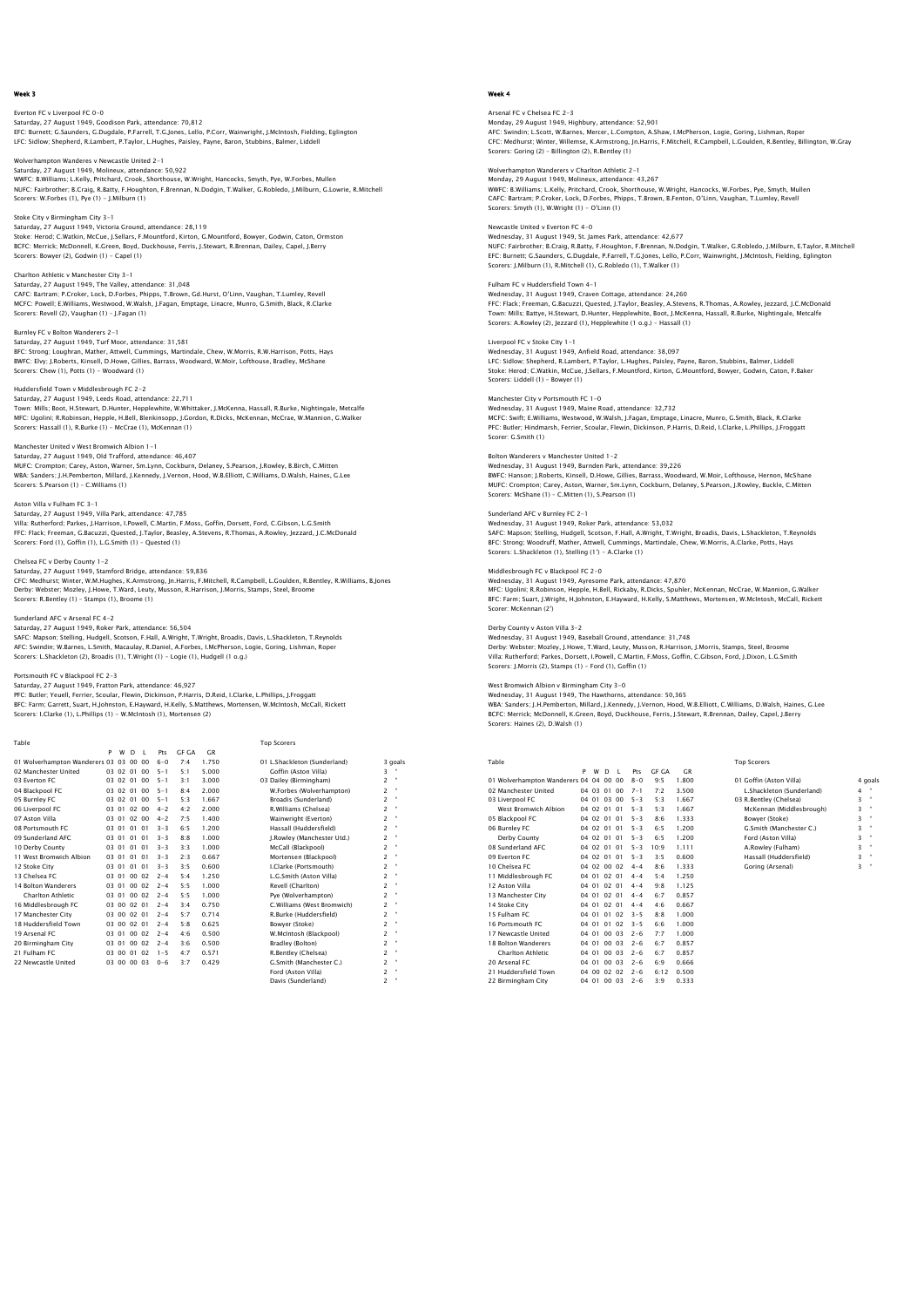## Fulham FC v Charlton Athletic 1-2 Saturday, 3 September 1949, Craven Cottage, attendance: 37,512 FFC: Flack; Freeman, G.Bacuzzi, Quested, J.Taylor, Beasley, A.Stevens, R.Thomas, A.Rowley, Jezzard, J.C.McDonald CAFC: Bartram; P.Croker, Lock, D.Forbes, Phipps, T.Brown, B.Fenton, O'Linn, Vaughan, T.Lumley, Revell Scorers: J.C.McDonald (1) - O'Linn (1), Revell (1)

Derby County v Stoke City 2-3 Saturday, 3 September 1949, Baseball Ground, attendance: 29,305 Derby: Webster; Mozley, J.Howe, T.Ward, Leuty, Musson, A.Oliver, J.Morris, Parkin, Steel, Broome<br>Stoke: Wilkinson; C.Watkin, McCue, J.Sellars, Franklin, Kirton, G.Mountford, Bowyer, Godwin, Caton, F.Baker<br>Scorers: Broome (

Birmingham City v Burnley FC 0-1 Saturday, 3 September 1949, St. Andrew's, attendance: 36,341 BCFC: Merrick; Badham, K.Green, McKee, Atkins, Ferris, J.Stewart, J.Jordan, R.Brennan, Capel, Laing<br>BFC: Strong; Woodruff, Mather, Attwell, Cummings, Martindale, Chew, W.Morris, A.Clarke, Potts, Hays<br>Scorer: A.Clarke (1)

Middlesbrough FC v Portsmouth FC 1-5 Saturday, 3 September 1949, Ayresome Park, attendance: 41,974 MFC: Ugolini; R.Robinson, Hepple, H.Bell, Rickaby, R.Dicks, Spuhler, McKennan, McCrae, W.Mannion, G.Walker<br>PFC: Butler; Hindmarsh, Ferrier, Scoular, Flewin, Dickinson, P.Harris, Delapenha, I.Clarke, L.Phillips, J.Froggatt<br>

West Bromwich Albion v Chelsea FC 1-1 Saturday, 3 September 1949, The Hawthorns, attendance: 45,111<br>WBA: Sanders; J.H.Pemberton, Millard, J.Kennedy, J.Vernon, Hood, W.B.Elliott, C.Williams, D.Walsh, Haines, G.Lee<br>CFC: Pickering; Winter, Willemse, K.Armstrong, Scorers: C.Williams (1) - R.Bentley (1)

#### Manchester United v Manchester City 2-1

Saturday, 3 September 1949, Old Trafford, attendance: 51,108 MUFC: Crompton; Carey, Aston, Warner, Sm.Lynn, Cockburn, Delaney, S.Pearson, J.Rowley, Buckle, C.Mitten MCFC: Swift; E.Williams, Westwood, W.Walsh, J.Fagan, Emptage, Linacre, Munro, G.Smith, Black, J.Oakes Scorers: S.Pearson (2) - Munro (1)

Scorers: D.Howe (1'), W.Moir (1) – L.Shackleton (1)

Bolton Wanderers v Sunderland AFC 2–1<br>Saturday, 3 September 1949, Burnden Park, attendance: 32,092<br>BWFC: Hanson; J.Roberts, Kinsell, D.Howe, Gillies, Barrass, Hernon, W.Moir, Lofthouse, Bradley, McShane<br>SAFC: Mapson; J.Rel

Blackpool FC v Wolverhampton Wanderers 1-2 Saturday, 3 September 1949, Bloomfield Road, attendance: 31,854 BFC: Farm; Suart, W.Lewis, H.Johnston, E.Hayward, H.Kelly, S.Matthews, Mortensen, W.McIntosh, McCall, Rickett WWFC: B.Williams; McLean, Pritchard, Crook, Shorthouse, W.Wright, Hancocks, Smyth, Pye, Wilshaw, Mullen

Everton FC v Huddersfield Town 3-0

Scorers: Mortensen (1) – Mullen (1), Smyth (1)

Saturday, 3 September 1949, Goodison Park, attendance: 42,512 EFC: Sagar; G.Saunders, G.Dugdale, P.Farrell, T.G.Jones, Lello, P.Corr, Wainwright, J.McIntosh, Fielding, Eglington Town: Mills; Hepplewhite, H.Stewart, W.Whittaker, Percival, Boot, J.McKenna, Hassall, R.Burke, Nightingale, Metcalfe Scorer: Wainwright (3')

# Arsenal FC v Liverpool FC 1-2

Saturday, 3 September 1949, Highbury, attendance: 51,866 AFC: Swindin; L.Scott, W.Barnes, Mercer, L.Compton, A.Forbes, I.McPherson, Logie, Goring, Lishman, Roper LFC: Sidlow; R.Lambert, Spicer, P.Taylor, L.Hughes, Paisley, Payne, Baron, Stubbins, W.Fagan, Liddell Scorers: Lishman (1) – Stubbins (2)

Table **Table** Table **Top Scorers** 

#### Newcastle United v Aston Villa 3-2 Saturday, 3 September 1949, St. James Park, attendance: 57,669

NUFC: Fairbrother; B.Craig, R.Batty, F.Houghton, F.Brennan, N.Dodgin, T.Walker, G.Robledo, J.Milburn, E.Taylor, R.Mitchell<br>Villa: Rutherford; Parkes, Dorsett, I.Powell, C.Martin, F.Moss, C.Gibson, J.Dixon, Ford, E.Lowe, Go

|                                        | P  | W           | D.       | $\blacksquare$ | Pts      | GE GA   | C.R   |                             |   |              |
|----------------------------------------|----|-------------|----------|----------------|----------|---------|-------|-----------------------------|---|--------------|
| 01 Wolverhampton Wanderers 05 05 00 00 |    |             |          |                | $10 - 0$ | 11.6    | 1.833 | 01 J.Milburn (Newcastle)    |   | 5 goals      |
| 02 Manchester United                   |    | 05 04 01 00 |          |                | $9 - 1$  | 9:3     | 3.000 | Wainwright (Everton)        | 5 |              |
| 03 Liverpool FC                        |    | 05 02 03 00 |          |                | $7 - 3$  | $7 - 4$ | 1.750 | L.Shackleton (Sunderland)   | 5 | $\mathbf{H}$ |
| 04 Burnley FC                          |    | 05 03       | 01       | $^{\circ}$     | $7 - 3$  | 7:5     | 1.400 | 04 Ford (Aston Villa)       | 4 | $\bullet$    |
| 05 Everton FC                          |    | 05 03 01 01 |          |                | $7 - 3$  | 6:5     | 1.200 | Goffin (Aston Villa)        | 4 |              |
| 06 West Bromwich Albion                |    | 05 02 02 01 |          |                | $6 - 4$  | 6.4     | 1.500 | S.Pearson (Manchester Utd.) | 4 | $\mathbf{H}$ |
| 07 Stoke City                          |    | 05 02 02 01 |          |                | $6 - 4$  | 7:8     | 0.875 | McKennan (Middlesbrough)    | 4 | $\bullet$    |
| 08 ortsmouth FC                        |    | 05 02 01 02 |          |                | $5 - 5$  | 11.7    | 1.571 | Bowyer (Stoke)              | 4 |              |
| 09 Chelsea FC                          |    | 05 02 01 02 |          |                | $5 - 5$  | 9:7     | 1.286 | R.Bentley (Chelsea)         | 4 | $\mathbf{H}$ |
| 10 Blackpool FC                        |    | 05 02 01 02 |          |                | $5 - 5$  | 9:8     | 1.125 | P.Harris (Portsmouth)       | 4 | $\bullet$    |
| 11 Sunderland AFC                      |    | 05 02 01 02 |          |                | $5 - 5$  | 11:11   | 1.000 | 12 Revell (Charlton)        | 3 | $\bullet$    |
| 12 Derby County                        |    | 05 02 01 02 |          |                | $5 - 5$  | 8:8     | 1.000 | I.Clarke (Portsmouth)       | 3 | $\bullet$    |
| 13 Newcastle United                    |    | 05 02 00 03 |          |                | $4 - 6$  | 10.9    | 1.111 | O'Linn (Charlton)           | 3 | $\bullet$    |
| 14 Aston Villa                         |    | 05 01 02 02 |          |                | $4 - 6$  | 11:11   | 1.000 | C.Williams (West Bromwich)  | 3 | $\bullet$    |
| 15 Charlton Athletic                   | 05 |             | 02 00 03 |                | $4 - 6$  | 8:8     | 1.000 | Mortensen (Blackpool)       | 3 | $\bullet$    |
| <b>Bolton Wanderers</b>                |    | 05 02 00 03 |          |                | $4 - 6$  | 8:8     | 1.000 | G.Smith (Manchester C.)     | 3 | $\bullet$    |
| 17 Manchester City                     |    | 05 01 02 02 |          |                | $4 - 6$  | 7:9     | 0.778 | A.Rowley (Manchester Utd.)  | 3 | $\bullet$    |
| 18 Middlesbrough FC                    | 05 | 01          | 0202     |                | $4 - 6$  | 6:9     | 0.667 | Stubbins (Liverpool)        | 3 | $\bullet$    |
| 19 Fulham FC                           | 05 | 01          | 0103     |                | $3 - 7$  | 9:10    | 0.900 | Goring (Arsenal)            | 3 | $\bullet$    |
| 20 Arsenal FC                          | 05 |             | 01 00 04 |                | $2 - 8$  | 7:11    | 0.636 | Hassall (Huddersfield)      | 3 | $\mathbf{H}$ |
| 21 Huddersfield Town                   | 05 | $00 -$      | 0203     |                | $2 - 8$  | 6:15    | 0.400 |                             |   |              |
| 22 Birmingham City                     |    | 05 01 00 04 |          |                | $2 - 8$  | 3:10    | 0.300 |                             |   |              |

## Week 6

Blackpool FC v Newcastle United 0-0 Monday, 5 September 1949, Bloomfield Road, attendance: 27,182 BFC: Farm; Crosland, W.Lewis, H.Johnston, E.Hayward, H.Kelly, S.Matthews, Mortensen, W.McIntosh, McCall, Wardle NUFC: Fairbrother; B.Craig, R.Batty, F.Houghton, F.Brennan, N.Dodgin, T.Walker, G.Robledo, J.Milburn, E.Taylor, R.Mitchell

Aston Villa v Portsmouth FC 1-0 Monday, 5 September 1949, Villa Park, attendance: 38,360 Villa: Rutherford; Parkes, Dorsett, I.Powell, C.Martin, F.Moss, C.Gibson, J.Dixon, Craddock, J.Harrison, Goffin PFC: Butler; Hindmarsh, Ferrier, Scoular, Flewin, Dickinson, P.Harris, Delapenha, I.Clarke, L.Phillips, J.Froggatt Scorer: I.Powell (1)

Burnley FC v Stoke City 2-1 Monday, 5 September 1949, Turf Moor, attendance: 22,575 BFC: Strong; Woodruff, Mather, Attwell, Cummings, Martindale, Chew, W.Morris, A.Clarke, Potts, Hays Stoke: Herod; C.Watkin, McCue, J.Sellars, Franklin, Kirton, G.Mountford, Bowyer, Godwin, Caton, F.Baker Scorers: Potts (2) – Bowyer (1)

Bolton Wanderers v Derby County 0-0 Monday, 5 September 1949, Burnden Park, attendance: 29,558 BWFC: Hanson; J.Roberts, Kinsell, D.Howe, Gillies, Barrass, W.Moir, Hernon, J.Jackson, Bradley, McShane Derby: Webster; Mozley, J.Howe, T.Ward, Leuty, Musson, A.Oliver, J.Morris, T.Powell, Steel, Broome

Chelsea FC v Sunderland AFC 3-1 Wednesday, 7 September 1949, Stamford Bridge, attendance: 40,061 CFC: Medhurst; Winter, Willemse, K.Armstrong, Jn.Harris, F.Mitchell, R.Campbell, Billington, R.Bentley, R.Williams, W.Gray<br>SAFC: Mapson; Stelling, Hudgell, W.Watson, F.Hall, A.Wright, T.Wright, Broadis, Davis, L.Shackleton Scorers: R.Williams (2), Billington (1) – T.Reynolds (1)

West Bromwich Albion v Arsenal FC 1-2 Wednesday, 7 September 1949, The Hawthorns, attendance: 43,663 WBA: Sanders; J.H.Pemberton, Millard, R.Ryan, J.Vernon, Hood, W.B.Elliott, C.Williams, D.Walsh, Haines, A.Smith AFC: Swindin; W.Barnes, L.Smith, Logie, L.Compton, Mercer, I.McPherson, R.Lewis, Goring, A.Shaw, Roper<br>Scorers: W.B.Elliott (1) – W.Barnes (1'), R.Lewis (1)

Manchester City v Everton FC 0-0

Wednesday, 7 September 1949, Maine Road, attendance: 27,331 MCFC: Swift; E.Williams, Westwood, W.Walsh, J.Fagan, W.Murray, Linacre, Munro, G.Smith, Black, J.Oakes EFC: Sagar; G.Saunders, G.Dugdale, P.Farrell, T.G.Jones, Lello, P.Corr, Wainwright, Catterick, Fielding, Eglington

Huddersfield Town v Charlton Athletic 2-1 Wednesday, 7 September 1949, Leeds Road, attendance: 15,489 Town: Hesford; Hepplewhite, G.Howe, W.Whittaker, Percival, Boot, J.McKenna, Glazzard, R.Burke, Nightingale, Metcalfe CAFC: Bartram; P.Croker, Lock, D.Forbes, Phipps, T.Brown, L.Fell, B.Fenton, Vaughan, T.Lumley, Revell Scorers: R.Burke (1), Glazzard (1) - Revell (1)

Liverpool FC v Manchester United 1-1 Wednesday, 7 September 1949, Anfield Road, attendance: 51,866<br>LFC: Sidlow; R.Lambert, Spicer, P.Taylor, L.Hughes, Paisley, Payne, Baron, Stubbins, W.Fagan, Liddell<br>MUFC: Crompton; Carey, Aston, T.Lowrie, Sm.Lynn, A.Chilton

Middlesbrough FC v Fulham FC 1-2

Wednesday, 7 September 1949, Ayresome Park, attendance: 36,792<br>MFC: Ugolini; R.Robinson, Rickaby, H.Bell, Whitaker, J.Brown, Spuhler, McKennan, McCrae, W.Mannion, G.Walker<br>FFC: Flack; Freeman, G.Bacuzzi, Quested, J.Taylor,

| Table                                  |    |             |        |              |          |       |       | <b>Top Scorers</b>             |   |                      |
|----------------------------------------|----|-------------|--------|--------------|----------|-------|-------|--------------------------------|---|----------------------|
|                                        | P  | W           | D.     | $\mathbf{I}$ | Prs      | GE GA | C.R   |                                |   |                      |
| 01 Manchester United                   |    | 06 04 02 00 |        |              | $10-2$   | 10.4  | 2.500 | 01 Wainwright (Everton)        |   | 5 goals              |
| 02 Wolverhampton Wanderers 05 05 00 00 |    |             |        |              | $10 - 0$ | 11:6  | 1.833 | L.Shackleton (Manchester Utd.) | 5 |                      |
| 03 Burnley FC                          |    | 06 04 01 01 |        |              | $9 - 3$  | 9:6   | 1.500 | Bowyer (Stoke)                 | 5 |                      |
| 04 Liverpool FC                        |    | 06 02 04 00 |        |              | $8 - 4$  | 8:5   | 1.600 | I.Milburn (Newcastle)          | 5 | ٠                    |
| 05 Everton EC                          |    | 06 03 02 01 |        |              | $8 - 4$  | 6:5   | 1.200 | 05 Revell (Charlton)           | 4 | $\alpha$             |
| 06 Chelsea FC                          |    | 06 03 01 02 |        |              | $7 - 5$  | 12:8  | 1.500 | R.Bentley (Chelsea)            | 4 |                      |
| 07 West Bromwich Albion                | 06 | 02 02 02    |        |              | $6 - 6$  | 7:6   | 1.167 | Goffin (Aston Villa)           | 4 | $\alpha$             |
| 08 Blackpool FC                        |    | 06 02 02 02 |        |              | $6 - 6$  | 9:8   | 1.125 | McKennan (Middlesbrough)       | 4 | ٠                    |
| 09 Aston Villa                         | 06 | 02 02 02    |        |              | $6 - 6$  | 12:11 | 1.091 | Stubbins (Liverpool)           | 4 | $\mathbf{a}$         |
| 10 Derby County                        |    | 06 02 02 02 |        |              | $6 - 6$  | 8:8   | 1.000 | R.Williams (Chelsea)           | 4 | ٠                    |
| 11 Stoke City                          |    | 06 02 02 02 |        |              | $6 - 6$  | 8:10  | 0.800 | P.Harris (Portsmouth)          | 4 | $\scriptstyle\alpha$ |
| 12 Portsmouth FC                       |    | 06 02 01 03 |        |              | $5 - 7$  | 11.8  | 1.375 | Ford (Aston Villa)             | 4 | ٠                    |
| 13 Newcastle United                    |    | 06 02 01 03 |        |              | $5 - 7$  | 10:9  | 1.111 | S.Pearson (Manchester Utd.)    | 4 | $\mathbf{a}$         |
| 14 Fulham FC                           |    | 06 02       | 0103   |              | $5 - 7$  | 11:11 | 1.000 | 15 C.Williams (West Bromwich)  | 3 | $\mathbf{a}$         |
| 15 Bolton Wanderers                    |    | 06 02 01 03 |        |              | $5 - 7$  | 8.8   | 1.000 | I.Clarke (Portsmouth)          | 3 |                      |
| 16 Sunderland AFC                      | 06 | 02 01 03    |        |              | $5 - 7$  | 12.14 | 0.857 | Billington (Chelsea)           | 3 | ٠                    |
| 17 Manchester City                     | 06 |             | 010302 |              | $5 - 7$  | 7:9   | 0.778 | R.Burke (Huddersfield)         | 3 | $\scriptstyle\alpha$ |
| 18 Charlton Athletic                   |    | 06 02 00 04 |        |              | $4 - 8$  | 9:10  | 0.900 | G.Smith (Manchester C.)        | 3 | $\alpha$             |
| 19 Arsenal FC                          |    | 06 02 00 04 |        |              | $4 - 8$  | 9:12  | 0.750 | Mortensen (Blackpool)          | 3 | $\alpha$             |
| 20 Middlesbrough FC                    | 06 | 01          | 02 03  |              | $4 - 8$  | 7:11  | 0.636 | A.Rowley (Fulham)              | 3 |                      |
| 21 Huddersfield Town                   | 06 | 01          | 0203   |              | $4 - 8$  | 8:16  | 0.500 | C.Mitten (Manchester Utd.)     | 3 | $\alpha$             |
| 22 Birmingham City                     | 05 | 01          |        | 00.04        | $2 - 8$  | 3:10  | 0.300 | Goring (Arsenal)               | 3 |                      |

| 01 Wainwright (Everton)        |                         | 5 <sub>qc</sub> |
|--------------------------------|-------------------------|-----------------|
| L.Shackleton (Manchester Utd.) | 5                       |                 |
| Bowver (Stoke)                 | 5                       | l               |
| I.Milburn (Newcastle)          | 5                       | l               |
| 05 Revell (Charlton)           | 4                       | l               |
| R.Bentley (Chelsea)            | 4                       | l               |
| Goffin (Aston Villa)           | 4                       | l               |
| McKennan (Middlesbrough)       | 4                       | l               |
| Stubbins (Liverpool)           | 4                       | l               |
| R.Williams (Chelsea)           | 4                       | l               |
| P.Harris (Portsmouth)          | 4                       | l               |
| Ford (Aston Villa)             | 4                       | l               |
| S.Pearson (Manchester Utd.)    | $\overline{\mathbf{4}}$ | l               |
| 15 C.Williams (West Bromwich)  | 3                       | l               |
| I.Clarke (Portsmouth)          | 3                       | l               |
| Billington (Chelsea)           | 3                       | j               |
| R.Burke (Huddersfield)         | 3                       | l               |
| G.Smith (Manchester C.)        | 3                       | l               |
| Mortensen (Blackpool)          | 3                       | l               |
| A.Rowley (Fulham)              | 3                       | l               |
| C.Mitten (Manchester Utd.)     | 3                       | l               |
| Goring (Arsenal)               | 3                       | l               |
| O'Linn (Charlton)              | 3                       | l               |
| R.Thomas (Fulham)              | 3                       | l               |
| Potts (Burnley)                | 3                       | l               |
| Hassall (Huddersfield)         | 3                       | j               |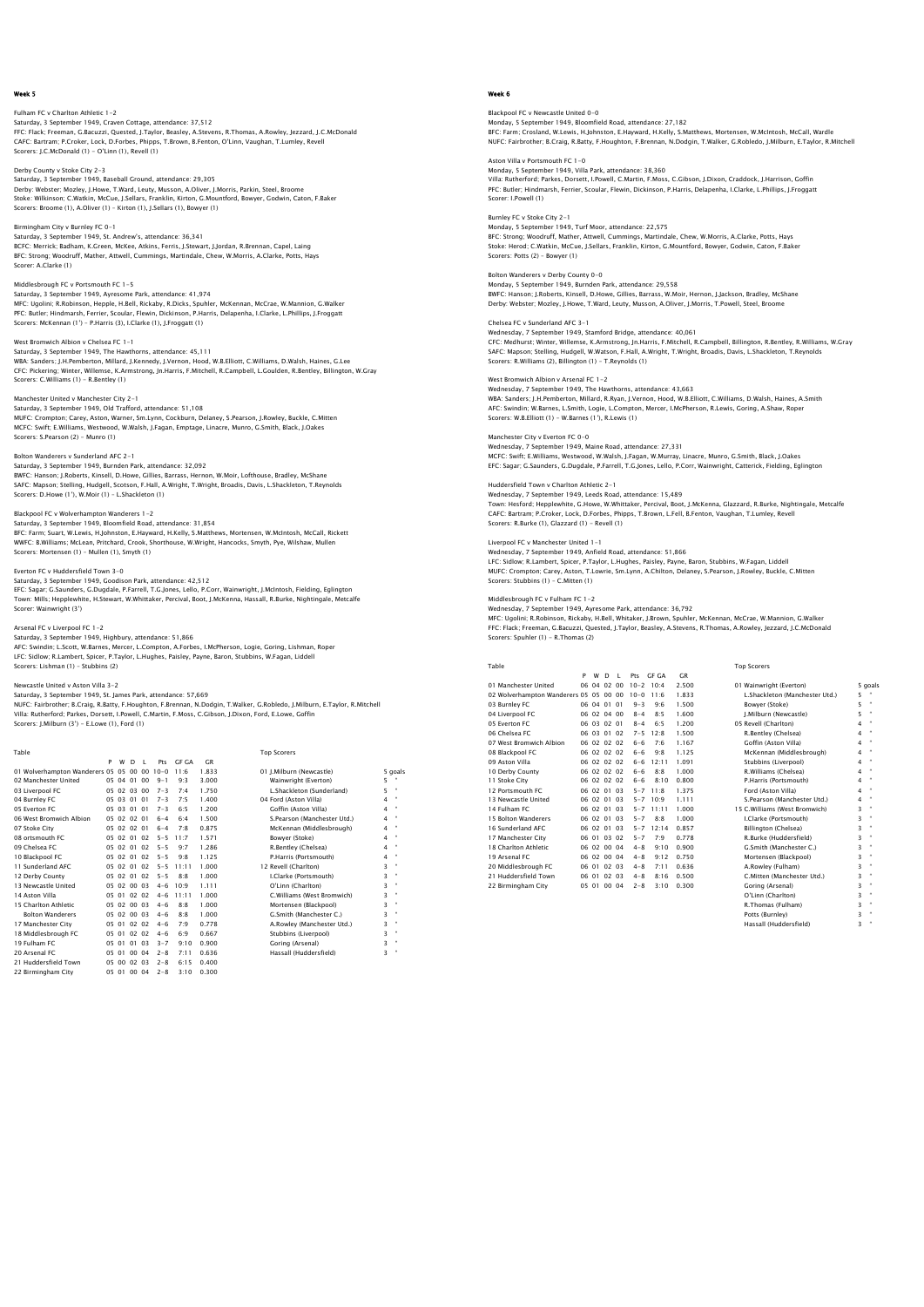## Portsmouth FC v Everton FC 7-0 Saturday, 10 September 1949, Fratton Park, attendance: 36,012 PFC: Butler; Hindmarsh, Ferrier, Scoular, Flewin, Dickinson, P.Harris, D.Reid, I.Clarke, L.Phillips, J.Froggatt EFC: Sagar; G.Saunders, G.Dugdale, P.Farrell, T.G.Jones, Lello, P.Corr, Wainwright, Catterick, Fielding, Eglington Scorers: P.Harris (1), D.Reid (3), I.Clarke (1), L.Phillips (1), J.Froggatt (1)

# Chelsea FC v Manchester United 1-1 Saturday, 10 September 1949, Stamford Bridge, attendance: 61,357 CFC: Medhurst; Winter, Willemse, K.Armstrong, Jn.Harris, F.Mitchell, R.Campbell, Billington, R.Bentley, R.Williams, W.Gray<br>MUFC: Crompton; Carey, Aston, T.Lowrie, Sm.Lynn, A.Chilton, Delaney, S.Pearson, J.Rowley, Buckle, C

Manchester City v Fulham FC 2-0 Saturday, 10 September 1949, Maine Road, attendance: 42,308<br>MCFC: Powell; E.Williams, Westwood, W.Walsh, J.Fagan, W.Murray, J.Oakes, Black, Turnbull, Linacre, R.Clarke<br>FFC: Flack: Freeman, G.Bacuzzi, Quested, J.Tavlor, Bea Scorers: R.Clarke (1), Turnbull (1)

#### Burnley FC v Derby County 0-1 Saturday, 10 September 1949, Turf Moor, attendance: 34,600

BFC: Strong; Woodruff, Mather, Attwell, Cummings, Martindale, J.G.Wilson, W.Morris, A.Clarke, Potts, Hays<br>Derby: Webster; Mozley, J.Howe, T.Ward, Leuty, Musson, R.Harrison, J.Morris, Stamps, Steel, Broome<br>Scorer: Stamps (1

# Stoke City v West Bromwich Albion 1-3 Saturday, 10 September 1949, Victoria Ground, attendance: 35,909

Stoke: Herod; C.Watkin, McCue, J.Sellars, Franklin, Kirton, G.Mountford, Bowyer, Godwin, Caton, F.Baker WBA: Sanders; J.H.Pemberton, Millard, R.Ryan, J.Vernon, Hood, W.B.Elliott, C.Williams, Wilcox, Haines, A.Smith Scorers: G.Mountford (1) – C.Williams (2), Haines (1)

#### Charlton Athletic v Newcastle United 6-3

Saturday, 10 September 1949, The Valley, attendance: 40,582<br>CAFC: Bartram; J.Campbell, Lock, D.Forbes, Phipps, T.Brown, L.Fell, O'Linn, Vaughan, T.Lumley, Revell<br>NUFC: Fairbrother; B.Craig, R.Batty, F.Houghton, F.Brennan, Scorers: T.Lumley (3), Revell (2), O'Linn (1) – J.Milburn (2), R.Mitchell (1)

Liverpool FC v Bolton Wanderers 1–1<br>Saturday, 10 September 1949, Anfield Road, attendance: 44,212<br>LFC: Sidlow; R.Lambert, Spicer, P.Taylor, L.Hughes, Pasisley, Payne, Baron, Stubbins, W.Fagan, Liddell<br>EWFC: Hanson: R.Banks Scorers: Baron (1) - Bradley (1)

Wolverhampton Wanderers v Middlesbrough FC 3–1<br>Saturday, 10 September 1949, Molineux, attendance: 50,424<br>WWFC: B.Williams; McLean, Pritchard, Crook, Shorthouse, W.Wright, Hancocks, Smyth, Pye, Dunn, Mullen MFC: Ugolini; R.Robinson, Hardwick, H.Bell, Whitaker, J.Gordon, G.Walker, McKennan, McCrae, W.Mannion, Hartnett Scorers: Dunn (1), Hancocks (1'), Smyth (1) - McCrae (1)

Sunderland AFC v Birmingham City 1–1<br>Saturday, 10 September 1949, Roker Park, attendance: 48,552<br>SAFC: Mapson; Stelling, Hudgell, W.Watson, F.Hall, A.Wright, T.Wright, Broadis, Davis, L.Shackleton, T.Reynolds BCFC: Merrick; Badham, K.Green, Boyd, McDonnell, Ferris, J.Stewart, R.Brennan, Dailey, McKee, J.Berry Scorers: L.Shackleton (1) - Dailey (1)

## Aston Villa v Blackpool FC 0-0

Saturday, 10 September 1949, Villa Park, attendance: 60,337 Villa: K.Jones; Parkes, Dorsett, I.Powell, C.Martin, F.Moss, Craddock, C.Gibson, Ford, J.Dixon, Goffin BFC: Farm; Shimwell, W.Lewis, H.Johnston, E.Hayward, H.Kelly, S.Matthews, McCall, Mortensen, W.Slater, Wardle

#### Huddersfield Town v Arsenal FC 2-2

Saturday, 10 September 1949, Leeds Road, attendance: 20,822 Town: Hesford; Hepplewhite, G.Howe, W.Whittaker, Percival, Boot, J.McKenna, Glazzard, R.Burke, Nightingale, Metcalfe AFC: Swindin; W.Barnes, L.Smith, Logie, L.Compton, Mercer, I.McPherson, R.Lewis, Goring, A.Shaw, Roper Scorers: R.Burke (1), Glazzard (1) - R.Lewis (1), Goring (1)

#### Stoke City v Burnley FC 1-1

Monday, 12 September 1949, Victoria Ground, attendance: 25,004 Stoke: Herod; C.Watkin, McCue, J.Sellars, Franklin, Kirton, Malkin, Bowyer, Godwin, Caton, F.Baker<br>BFC: Strong; Woodruff, Mather, Attwell, Cummings, Martindale, T.Henderson, W.Morris, A.Clarke, Potts, Hays<br>Scorers: Bowyer

| Table                                            |   |             |              |    |                           |              |              | <b>Top Scorers</b>                                                                                                                                                                                                                                                                                                                                                                                                                                                         |    |              |
|--------------------------------------------------|---|-------------|--------------|----|---------------------------|--------------|--------------|----------------------------------------------------------------------------------------------------------------------------------------------------------------------------------------------------------------------------------------------------------------------------------------------------------------------------------------------------------------------------------------------------------------------------------------------------------------------------|----|--------------|
|                                                  | P | W           | <sup>D</sup> | л. |                           | Pts GF GA    | GR           |                                                                                                                                                                                                                                                                                                                                                                                                                                                                            |    |              |
| 01 Wolverhampton Wanderers 06 06 00 00 12-0 14:7 |   |             |              |    |                           |              | 2.000        | 01 I.Milburn (Newcastle)                                                                                                                                                                                                                                                                                                                                                                                                                                                   |    | 7 goals      |
| 02 Manchester United                             |   |             |              |    | $07.04.03.00.11 - 3.11.5$ |              | 2.200        | 02 Bowver (Stoke)                                                                                                                                                                                                                                                                                                                                                                                                                                                          | 6  |              |
| 03 Burnley FC                                    |   |             |              |    | 08 04 02 02 10-4 10:8     |              | 1.250        | Revell (Charlton)                                                                                                                                                                                                                                                                                                                                                                                                                                                          | 6  | $\mathbf{H}$ |
| 04 Liverpool FC                                  |   | 07 02 05 00 |              |    | $9 - 5$                   | 9.6          | 1.500        | L.Shackleton (Sunderland)                                                                                                                                                                                                                                                                                                                                                                                                                                                  | 6  | $\mathbf{H}$ |
| 05 Chelsea FC                                    |   | 07 03 02 02 |              |    | $8 - 6$                   | 13:9         | 1.444        | 05 R.Bentley (Chelsea)                                                                                                                                                                                                                                                                                                                                                                                                                                                     | 5  |              |
| 06 West Bromwich Albion                          |   | 07 03 02 02 |              |    | $8 - 6$                   | 10.7         | 1.429        | Wainwright (Everton)                                                                                                                                                                                                                                                                                                                                                                                                                                                       | 5  | $\alpha$     |
| 07 Derby County                                  |   | 07 03 02 02 |              |    | $8 - 6$                   | 9:8          | 1.125        | C.Williams (West Bromwich)                                                                                                                                                                                                                                                                                                                                                                                                                                                 | 5  | $\bullet$    |
| 08 Everton EC                                    |   | 07 03 02 02 |              |    | $8 - 6$                   | 6:12         | 0.500        | P.Harris (Portsmouth)                                                                                                                                                                                                                                                                                                                                                                                                                                                      | 5  | $\bullet$    |
| 09 Portsmouth FC                                 |   | 07 03 01 03 |              |    |                           | $7 - 7$ 18 8 | 2.250        | 09 D.Reid (Portsmouth)                                                                                                                                                                                                                                                                                                                                                                                                                                                     | 4  | $\mathbf{H}$ |
| 10 Blackpool FC                                  |   | 07 02 03 02 |              |    | $7 - 7$                   | 9.8          | 1.125        | R. Williams (Chelsea)                                                                                                                                                                                                                                                                                                                                                                                                                                                      | 4  | $\bullet$    |
| 11 Aston Villa                                   |   | 07 02 03 02 |              |    | $7 - 7$                   | 12.11        | 1.091        | Stubbins (Liverpool)                                                                                                                                                                                                                                                                                                                                                                                                                                                       | 4  | $\bullet$    |
| 12 Manchester City                               |   | 07 02 03 02 |              |    | $7 - 7$                   | $Q \cdot Q$  | 1.000        | O'Linn (Charlton)                                                                                                                                                                                                                                                                                                                                                                                                                                                          | 4  | a,           |
| 13 Stoke City                                    |   | 08 02 03 03 |              |    | $7 - 9$                   | 10:14        | 0.714        | T.Lumley (Charlton)                                                                                                                                                                                                                                                                                                                                                                                                                                                        | 4  | $\bullet$    |
| 14 Charlton Athletic                             |   | 07 03 00 04 |              |    | $6 - 8$                   | 15:13        | 1.154        | Goffin (Aston Villa)                                                                                                                                                                                                                                                                                                                                                                                                                                                       | 4  | $\bullet$    |
| 15 Bolton Wanderers                              |   | 07 02 02 03 |              |    | $6 - 8$                   | 9:9          | 1.000        | S.Pearson (Manchester Utd.)                                                                                                                                                                                                                                                                                                                                                                                                                                                | 4  | $\bullet$    |
| 16 Sunderland AFC                                |   | 07 02 02 03 |              |    | $6 - 8$                   | 13:15        | 0.867        | McKennan (Middlesbrough)                                                                                                                                                                                                                                                                                                                                                                                                                                                   | 4  | $\bullet$    |
| 17 Newcastle United                              |   | 07 02 01 04 |              |    | $5 - 9$                   |              | 13:15 0.867  | Goring (Arsenal)                                                                                                                                                                                                                                                                                                                                                                                                                                                           | 4  | $\bullet$    |
| 18 Fulham FC                                     |   | 07 02 01 04 |              |    | $5 - 9$                   | 11:13 0.846  |              | R.Burke (Huddersfield)                                                                                                                                                                                                                                                                                                                                                                                                                                                     | 4  | $\bullet$    |
| 19 Arsenal FC                                    |   | 07 02 01 04 |              |    | $5 - 9$                   | 11:14        | 0.786        | Ford (Aston Villa)                                                                                                                                                                                                                                                                                                                                                                                                                                                         | 4  | $\bullet$    |
| 20 Huddersfield Town                             |   | 07 01       | 03 03        |    | $5 - 9$                   | 10:18        | 0.556        | I.Clarke (Portsmouth)                                                                                                                                                                                                                                                                                                                                                                                                                                                      | 4  | $\bullet$    |
| 21 Middlesbrough FC                              |   | 07 01 02 04 |              |    | $4 - 10$                  |              | $8:14$ 0.571 | 21 Mortensen (Blackpool)                                                                                                                                                                                                                                                                                                                                                                                                                                                   | 3  | $\mathbf{a}$ |
| 22 Birmingham City                               |   | 06 01 01 04 |              |    | $3 - 9$                   |              | 4:11 0.364   | A.Rowley (Fulham)                                                                                                                                                                                                                                                                                                                                                                                                                                                          | 3  | $\bullet$    |
|                                                  |   |             |              |    |                           |              |              | Dailey (Birmingham)                                                                                                                                                                                                                                                                                                                                                                                                                                                        | 3  | $\mathbf{H}$ |
|                                                  |   |             |              |    |                           |              |              | Bradley (Bolton)                                                                                                                                                                                                                                                                                                                                                                                                                                                           | z  | $\bullet$    |
|                                                  |   |             |              |    |                           |              |              | $\blacksquare$ Properties of $\blacksquare$ $\blacksquare$ $\blacksquare$ $\blacksquare$ $\blacksquare$ $\blacksquare$ $\blacksquare$ $\blacksquare$ $\blacksquare$ $\blacksquare$ $\blacksquare$ $\blacksquare$ $\blacksquare$ $\blacksquare$ $\blacksquare$ $\blacksquare$ $\blacksquare$ $\blacksquare$ $\blacksquare$ $\blacksquare$ $\blacksquare$ $\blacksquare$ $\blacksquare$ $\blacksquare$ $\blacksquare$ $\blacksquare$ $\blacksquare$ $\blacksquare$ $\blacks$ | ъ. |              |

| 02 Bowyer (Stoke)           | 6                       | ٠ |
|-----------------------------|-------------------------|---|
| Revell (Charlton)           | 6                       | ă |
| L.Shackleton (Sunderland)   | 6                       |   |
| 05 R.Bentley (Chelsea)      | 5                       |   |
| Wainwright (Everton)        | 5                       | ă |
| C.Williams (West Bromwich)  | 5                       |   |
| P.Harris (Portsmouth)       | 5                       | ٠ |
| 09 D.Reid (Portsmouth)      | 4                       | ă |
| R.Williams (Chelsea)        | 4                       | 8 |
| Stubbins (Liverpool)        | 4                       |   |
| O'Linn (Charlton)           | 4                       | ٠ |
| T.Lumley (Charlton)         | 4                       | ٠ |
| Goffin (Aston Villa)        | $\overline{\mathbf{4}}$ |   |
| S.Pearson (Manchester Utd.) | 4                       |   |
| McKennan (Middlesbrough)    | 4                       | ă |
| Goring (Arsenal)            | 4                       |   |
| R.Burke (Huddersfield)      | $\overline{\mathbf{4}}$ |   |
| Ford (Aston Villa)          | 4                       | ă |
| I.Clarke (Portsmouth)       | 4                       | ٠ |
| 21 Mortensen (Blackpool)    | 3                       |   |
| A.Rowley (Fulham)           | 3                       | ٠ |
| Dailey (Birmingham)         | 3                       | ٠ |
| Bradley (Bolton)            | 3                       |   |
| J.Rowley (Manchester Utd.)  | 3                       | 8 |
| G.Smith (Manchester C.)     | 3                       | ă |
| Hassall (Huddersfield)      | 3                       | ٠ |
| R.Thomas (Fulham)           | 3                       |   |
| C.Mitten (Manchester Utd.)  | 3                       | ă |
| Haines (West Bromwich)      | 3                       | ٠ |
| Stamps (Derby)              | 3                       | ă |
| Potts (Burnley)             | 3                       | 8 |
| Billington (Chelsea)        | 3                       | ٠ |
| Smyth (Wolverhampton)       | 3                       | ă |

# Week 8

#### Charlton Athletic v Huddersfield Town 2-2 Wednesday, 14 September 1949, The Valley, attendance: 18,821 CAFC: Bartram; J.Campbell, Nielson, D.Forbes, Phipps, T.Brown, L.Fell, O'Linn, Vaughan, T.Lumley, Revell Town: Hesford; G.Howe, H.Stewart, D.Hunter, Percival, Boot, J.McKenna, Glazzard, Rodgers, Nightingale, Metcalfe Scorers: Vaughan (2) – R.Burke (1), Glazzard (1)

Birmingham City v Wolverhampton Wanderers 1-1 Wednesday, 14 September 1949, St. Andrew's, attendance: 46,433

BCFC: Merrick; Badham, K.Green, Dorman, McDonnell, Ferris, J.Stewart, R.Brennan, Dailey, McKee, J.Berry WWFC: B.Williams; McLean, Pritchard, Crook, Shorthouse, W.Wright, Hancocks, Smyth, Pye, Dunn, Mulle Scorers: Dailey (1) – Dorman (1 o.g.)

# Arsenal FC v West Bromwich Albion 4-1

Wednesday, 14 September 1949, Highbury, attendance: 40,755 AFC: Platt; W.Barnes, L.Smith, Macaulay, L.Compton, Mercer, F.Cox, R.Lewis, Goring, Logie, Roper<br>WBA: Sanders; J.H.Pemberton, Millard, R.Ryan, J.Vernon, Hood, W.B.Elliott, C.Williams, D.Walsh, Haines, A.Smith<br>Scorers: W.Ba

#### Birmingham City v Liverpool FC 2-3

Saturday, 17 September 1949, St. Andrew's, attendance: 37,859 BCFC: Merrick; Badham, K.Green, Dorman, McDonnell, Ferris, J.Stewart, R.Brennan, Dailey, McKee, J.Berry<br>LFC: Sidlow; R.Lambert, Spicer, P.Taylor, L.Hughes, Paisley, Payne, Baron, Done, W.Fagan, Liddell<br>Scorers: R.Brennan (

#### Newcastle United v Manchester City 4-2

Saturday, 17 September 1949, St. James Park, attendance: 58,412<br>NUFC: Garbutt; D.Graham, McMichael, J.Harvey, F.Brennan, N.Dodgin, T.Walker, G.Robledo, J.Milburn, Hannah, R.Mitchell<br>MCFC: Powell; E.Williams, Westwood, W.W Scorers: Hannah (1), J.Milburn (1), G.Robledo (1), T.Walker (1) - R.Clarke (1), Turnbull (1)

#### Derby County v Sunderland AFC 3-2

Saturday, 17 September 1949, Baseball Ground, attendance: 31,796<br>Derby: Webster; Mozley, J.Howe, T.Ward, Leuty, Musson, R.Harrison, J.Morris, Stamps, Steel, Broome<br>SAFC: Mapson; Stelling, Hudgell, W.Watson, F.Hall, A.Wrigh Scorers: Broome (2), J.Morris (1) – Davis (1), Stelling (1')

#### Middlesbrough FC v Aston Villa 0-2

Saturday, 17 September 1949, Ayresome Park, attendance: 30,525 MFC: Ugolini; R.Robinson, Hardwick, H.Bell, Whitaker, J.Gordon, G.Walker, McKennan, McCrae, W.Mannion, Hartnett Villa: K.Jones; Parkes, Dorsett, I.Powell, C.Martin, F.Moss, Craddock, C.Gibson, Ford, J.Dixon, Goffin Scorer: Goffin (2)

## Bolton Wanderers v Arsenal FC 2-2

Saturday, 17 September 1949, Burnden Park, attendance: 33,867<br>BWFC: Hanson; J.Roberts, R.Banks, D.Howe, Gillies, D.Murphy, Lofthouse, Hernon, Barrass, Bradley, McShane<br>AFC: Platt; W.Barnes, L.Smith, Macaulay, L.Compton, Me Scorers: J.Roberts (1'), Barrass (1) - W.Barnes (1'), R.Lewis (1)

## Manchester United v Stoke City 2-2

Saturday, 17 September 1949, Old Trafford, attendance: 45,325 MUFC: Crompton; Carey, Aston, A.Chilton, Sm.Lynn, Cockburn, Delaney, S.Pearson, J.Rowley, Buckle, C.Mitten Stoke: Wilkinson; C.Watkin, McCue, F.Mountford, Franklin, Kirton, G.Mountford, Bowyer, Godwin, Caton, F.Baker Scorers: J.Rowley (2) – Godwin (1), F.Mountford (1')

#### Fulham FC v Chelsea FC 1-1

Saturday, 17 September 1949, Craven Cottage, attendance: 45,924 FFC: H.Kelly; Freeman, G.Bacuzzi, Quested, J.Taylor, Beasley, A.Stevens, R.Thomas, A.Rowley, Jezzard, J.C.McDonald CFC: Medhurst; Winter, W.M.Hughes, K.Armstrong, Jn.Harris, F.Mitchell, R.Campbell, L.Goulden, R.Bentley, Billington, W.Gray Scorers: Freeman (1) - W.Gray (1)

## Blackpool FC v Charlton Athletic 2-0

Saturday, 17 September 1949, Bloomfield Road, attendance: 31,707 BFC: Farm; Shimwell, W.Lewis, H.Johnston, E.Hayward, H.Kelly, S.Matthews, Mortensen, W.McIntosh, McCall, Wardle<br>CAFC: Bartram: J.Campbell, Shreeve, D.Forbes, Phipps, W.H.Johnson, L.Fell, O'Linn, Vaughan, T.Lumley, Revell<br>S

Huddersfield Town v Pontsmouth FC 0–1<br>Saturday, 17 September 1949, Leeds Road, attendance: 26,222<br>Town: Hesford; G.Howe, H.Stewart, D.Hunter, Percival, Boot, J.McKenna, Glazzard, Rodgers, Nightingale, Metcalfe<br>PFC: Butler;

#### Everton FC v Wolverhampton Wanderers 1-2

Saturday, 17 September 1949, Goodison Park, attendance: 59,593<br>EFC: Sagar; G.Saunders, G.Dugdale, P.Farrell, Humphreys, Lello, P.Corr, Wainwright, J.McIntosh, A.Powell, Eglingtor<br>WWFC: B.Williams; McLean, Pritchard, Crook,

West Bromwich Albion v Burnley FC 3–0<br>Saturday, 17 September 1949, The Hawthorns, attendance: 37,091<br>WBA: Sanders; J.H.Pemberton, Millard, R.Ryan, J.Vernon, Hood, W.B.Elliott, C.Williams, D.Walsh, Haines, A.Smith<br>BFC: Stro Scorers: W.B.Elliott (1'), D.Walsh (1), C.Williams (1)

# Table Top Scorers P W D L Pts GF GA GR

| 01 Wolverhampton Wanderers 08 07 01 00 15-1 |    |          |             |       |                  | 17:9             | 1.889 | 01 I.Milburn (Newcastle)      |   | 8 goals              |
|---------------------------------------------|----|----------|-------------|-------|------------------|------------------|-------|-------------------------------|---|----------------------|
| 02 Manchester United                        |    |          |             |       | 08 04 04 00 12-4 | 13.7             | 1.857 | 02 C.Williams (West Bromwich) | 6 |                      |
| 03 Liverpool FC                             |    |          |             |       | 08 03 05 00 11-5 | 12.8             | 1.500 | Goffin (Aston Villa)          | 6 |                      |
| 04 West Bromwich Albion                     |    |          |             |       | 09 04 02 03 10-8 | 14:11            | 1.272 | Revell (Charlton)             | 6 | $\alpha$             |
| 05 Derby County                             |    |          |             |       | 08 04 02 02 10-6 | 12:10            | 1.200 | Bowyer (Stoke)                | 6 | $\alpha$             |
| 06 Burnley FC                               |    |          |             |       | 09 04 02 03 10-8 | 10:11            | 0.909 | L.Shackleton (Sunderland)     | 6 | $\alpha$             |
| 07 Portsmouth FC                            | 08 | 04       | 01          | 03    | $9 - 7$          | 19:8             | 2.375 | 07 I.Clarke (Portsmouth)      | 5 | $\scriptstyle\alpha$ |
| 08 Chelsea FC                               | 08 |          | 03 03 02    |       | $9 - 7$          | 14:10            | 1.400 | Dailey (Birmingham)           | 5 |                      |
| 09 Blackpool FC                             |    |          | 08 03 03 02 |       | $9 - 7$          | 11.8             | 1.375 | Goring (Arsenal)              | 5 | $\scriptstyle\alpha$ |
| 10 Aston Villa                              |    |          | 08 03 03 02 |       | $9 - 7$          | 14:11            | 1.273 | J.Rowley (Manchester Utd.)    | 5 | $\alpha$             |
| 11 Arsenal FC                               |    |          | 09 03 02 04 |       |                  | $8 - 10$ 17 17   | 1.000 | Wainwright (Everton)          | 5 | $\alpha$             |
| 12 Stoke City                               |    |          | 09 02 04 03 |       |                  | $8 - 10$ 12:16   | 0.750 | R.Bentley (Chelsea)           | 5 | $\alpha$             |
| 13 Everton EC                               |    |          | 08 03 02 03 |       | $8 - 8$          | 7:14             | 0.500 | R.Burke (Huddersfield)        | 5 |                      |
| 14 Newcastle United                         |    | 08 03 01 |             | 04    | $7 - 9$          | 17:17            | 1.000 | P.Harris (Portsmouth)         | 5 | $\alpha$             |
| <b>Charlton Athletic</b>                    | 09 | 03       | $^{\circ}$  | 05    |                  | $7 - 11$ 17:17   | 1.000 | 15 D.Reid (Portsmouth)        | 4 |                      |
| 16 Bolton Wanderers                         |    |          | 08 02 03 03 |       | $7 - 9$          | 11:11            | 1.000 | McKennan (Middlesbrough)      | 4 | $\alpha$             |
| 17 Manchester City                          |    |          | 08 02 03 03 |       | $7 - 9$          | 11:13            | 0.846 | O'Linn (Charlton)             | 4 | $\alpha$             |
| 18 Fulham FC                                |    |          | 08 02 02 04 |       |                  | $6-10$ $12.14$   | 0.857 | R.Lewis (Arsenal)             | 4 |                      |
| 19 Sunderland AFC                           |    |          | 08 02 02 04 |       |                  | $6 - 10$ $15.18$ | 0.833 | Stubbins (Liverpool)          | 4 |                      |
| 20 Huddersfield Town                        |    | 09 01    |             | 04 04 |                  | $6 - 12$ 12:21   | 0.571 | Ford (Aston Villa)            | 4 | $\alpha$             |
| 21 Middlesbrough FC                         |    | 08 01    | 02 05       |       | $4 - 12$         | 8:16             | 0.500 | Mortensen (Blackpool)         | 4 | $\alpha$             |
| 22 Birmingham City                          | 08 | 01       | 02 05       |       | $4 - 12$         | 7:15             | 0.467 | Broome (Derby)                | 4 |                      |
|                                             |    |          |             |       |                  |                  |       | R.Williams (Chelsea)          | 4 | $\alpha$             |
|                                             |    |          |             |       |                  |                  |       | S.Pearson (Manchester Utd.)   | 4 |                      |

| 5              | $\sim$               |
|----------------|----------------------|
| 5              | $\scriptstyle\alpha$ |
| 5              | $\sim$               |
| 5              | $\sim$               |
| 5              | $\scriptstyle\alpha$ |
| 5              | $\sim$               |
| 5              | $\sim$               |
| $\overline{4}$ | $\scriptstyle\alpha$ |
| $\overline{4}$ | $\scriptstyle\alpha$ |
| $\overline{4}$ | $\sim$               |
| $\overline{4}$ | $\scriptstyle\alpha$ |
| $\overline{4}$ | $\scriptstyle\alpha$ |
| $\overline{4}$ | $\sim$               |
| $\overline{4}$ | $\sim$               |